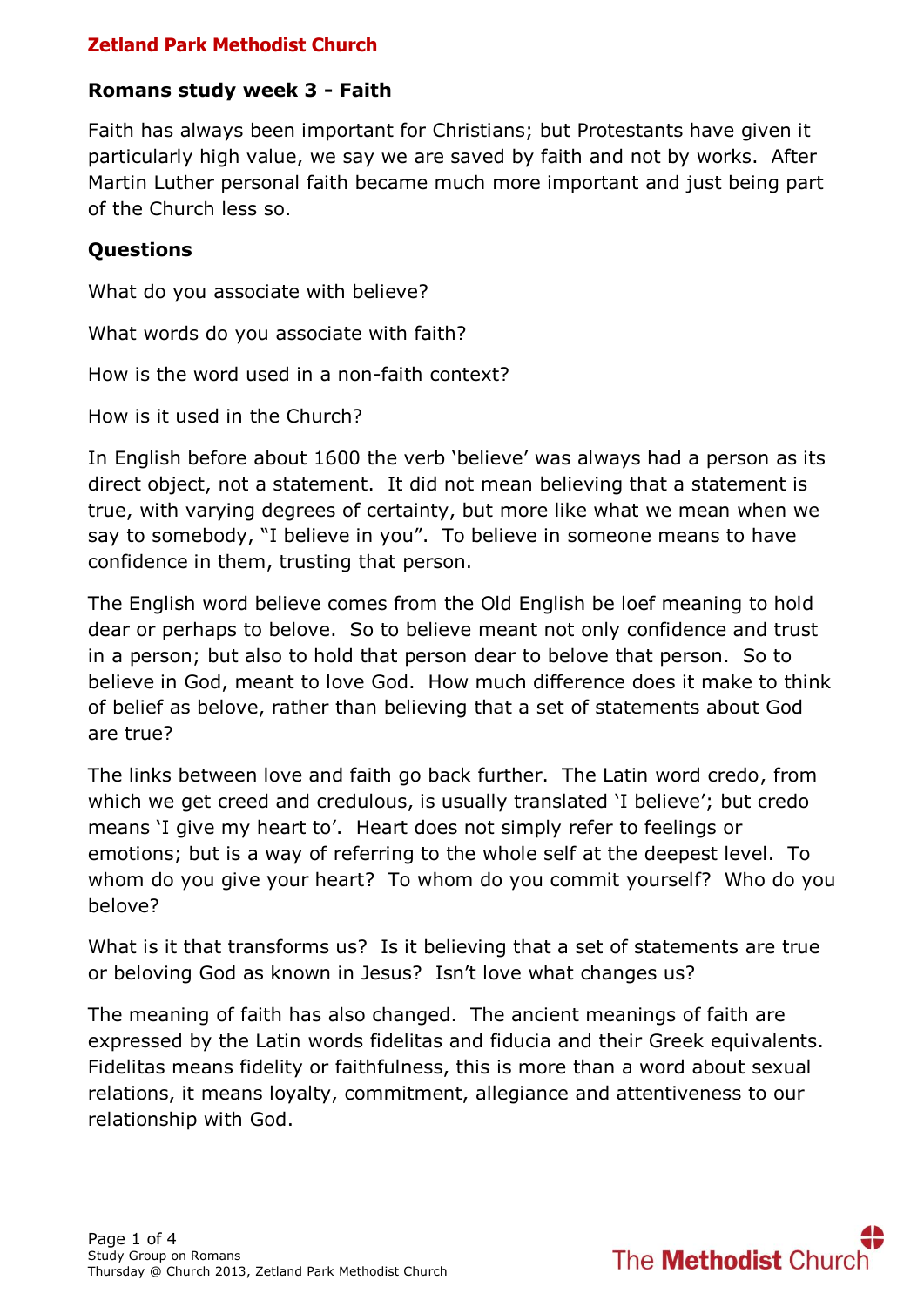## **Romans study week 3 - Faith**

Fiducia means trust, and its opposite is not infidelity but mistrust or anxiety. See Matthew 6:25-34, here little faith and worry or anxiety go hand in hand. 'Think how free you would be if there were no anxiety in your life.'  $1$ 

If faith is 'believing that' then it puts pressure on us to believe correctly or strongly, if it is faithfulness and trust, then it liberates us. 'Faith as faithfulness to God and trust in God is the product of a deeper and deeper centring in God. $^{\prime2}$ 

Our beliefs matter; but Christianity is not a set of beliefs to which you have to give intellectual assent. Beliefs of themselves may be good or bad; we should not make Christianity unnecessarily difficult by demanding certain beliefs when what is really needed is a relationship of trust in God.

Sometimes we confuse the word faith because we contrast it with works. Protestants have sometimes portrayed Roman Catholics as a religion of works and portrayed themselves as a religion of grace and faith. To understand Paul properly we need to get away from this way of thinking. For Paul faith is 'a vital commitment to a program.<sup> $\frac{3}{1}$ </sup> In other words faith is a lifestyle commitment.

When Paul contrasts faith and works he is contrasting faith with works and works without faith. So for example, 2 people may do the same thing; but one out of love and the other for appearances.

Sometimes it is hard to translate the Greek because of the way English has developed. When we want to translate 'I faith', we have to say 'I believe'.

|             | Greek         | Anglo-Saxon      | Norman French |
|-------------|---------------|------------------|---------------|
| <b>Noun</b> | <b>Pistis</b> | <b>Belief</b>    | Faith         |
| Adjective   | <b>Pistos</b> | <b>Believing</b> | Faithful      |
| Verb        | Pisteuein     | To believe       |               |
|             |               |                  |               |

Read Romans 1:16-17, 3:21-31

Notice how all can have a relationship with God by faith, Jews and Gentiles are all on the same footing. All can be 'righteoused' and by this Paul means all can be transferred from one realm to another, from sin to obedience, from death to life, from being under law to being under grace. When we are 'righteoused' we become a new creation, part of the new people of God.

<sup>1</sup>Borg Speaking Christian page 122

1



 $2$ IBID p122

 $3$ Borg The First Paul page 168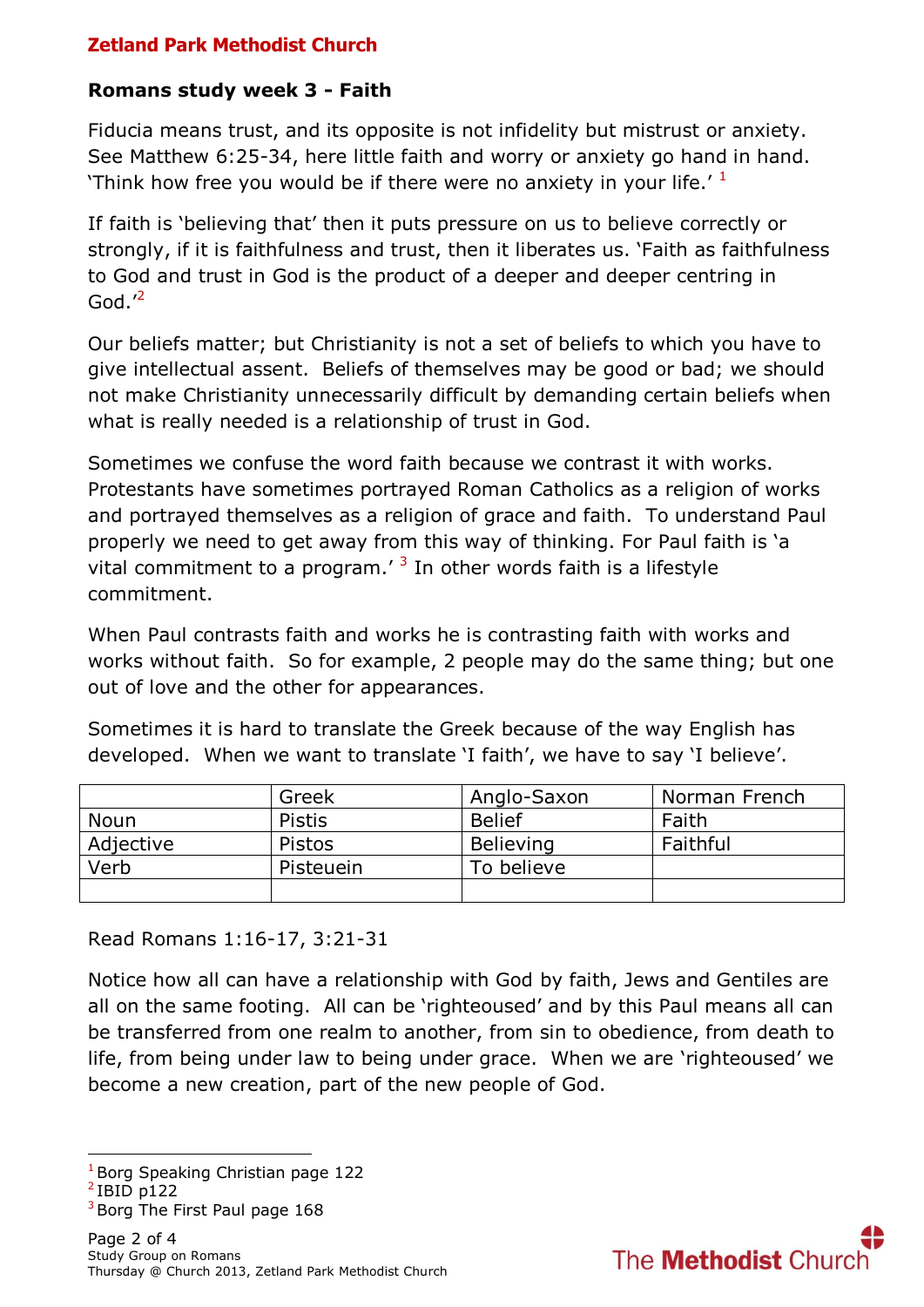#### **Romans study week 3 - Faith**

What do you associate with believe?

What words do you associate with faith?

How are 'faith' and 'believe' used in a non-faith context?

How is it used in the Church?